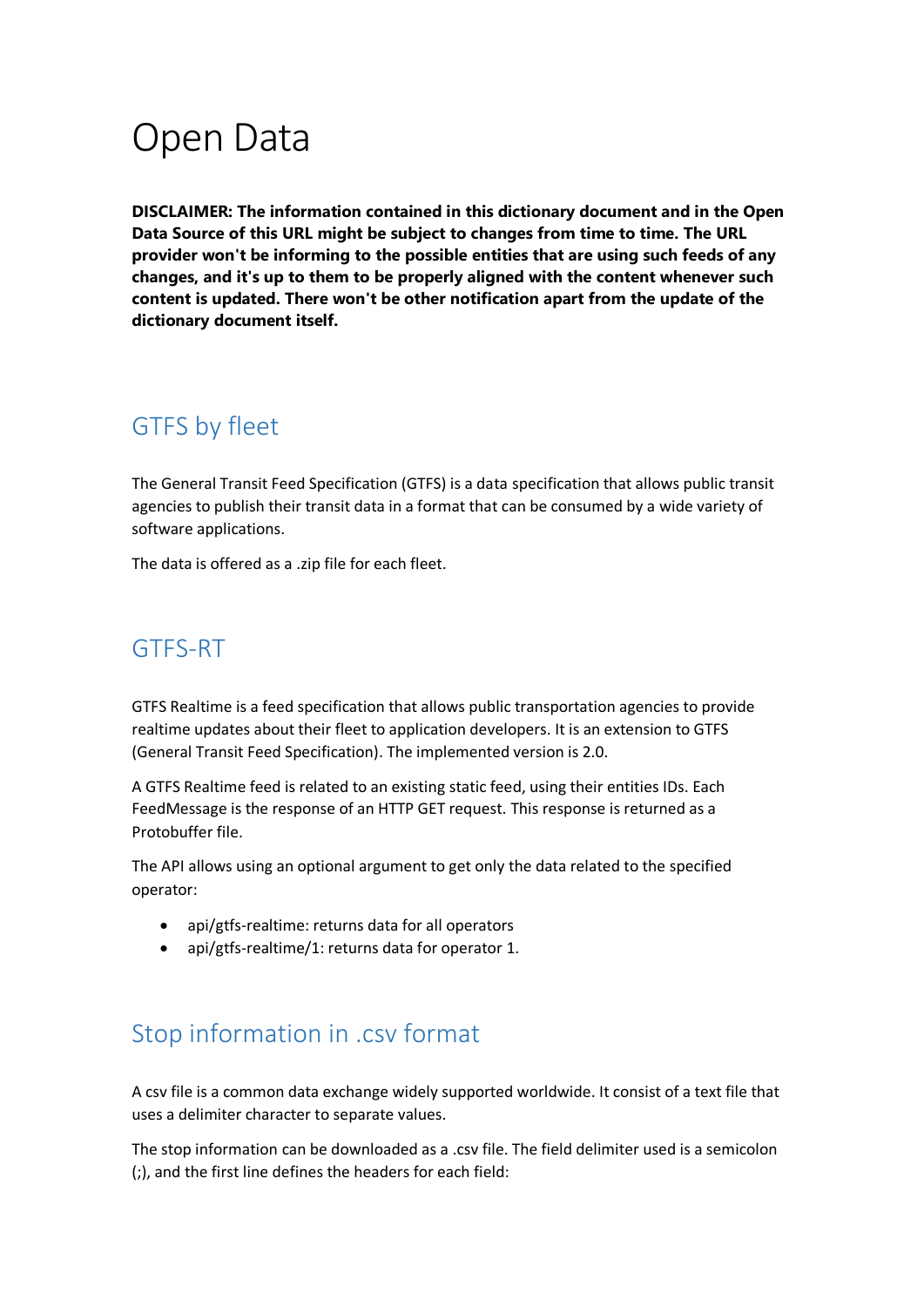- code: public stop code.
- description: the description of the stop.
- descriptionEL: the description of the stop in Greek (if available).
- descriptionRU: the description of the stop in Russian (if available).
- lat: latitude.
- lon: longitude.

## Routes information in .shp format

The shapefile format is a popular geospatial vector data format for geographic information system (GIS) software, allowing the description of vector features: points, lines and polygons.

The routes information is provided using this format.

## SIRI-ET

SIRI is a CEN Technical Standard that specifies a European interface standard for exchanging information about the planned, current or projected performance of real-time public transport operations between different computer systems.

Input parameters:

- OperatorRefStructure[] operatorRefField: Fleet name (optional)
- LineDirectionStructure[] linesField
	- o LineRefStructure lineRefField: Route to filter the result.
	- o DirectionRefStructure directionRefField: Line to filter the result.
- ExtensionsStructure extensionsField: Stop to filter the result.

#### Output parameters:

- LineRefStructure lineRefField: Public code of route.
- NaturalLanguageStringStructure[] directionNameField
	- o string valueField: Line description.
- VehicleJourneyRefStructure vehicleJourneyRefField: Expedition code.
- VehicleRefStructure vehicleRefField: Vehicle code.
- NaturalLanguageStringStructure[] publishedLineNameField
	- o string valueField: Route name.
- OperatorRefStructure operatorRefField: Fleet name.
- EstimatedCallStructure[] estimatedCallsField
	- o NaturalLanguageStringStructure[] stopPointNameField
		- string valueField: Stop code.
	- o DateTime aimedArrivalTimeField: Planned arrival time.
	- o DateTime expectedArrivalTimeField: Expected arrival time.
	- o DateTime aimedDepartureTimeField: Planned departure time.
	- o DateTime expectedDepartureTimeField: Expected departure time.

To access the information, the URL to the public Web Service is provided.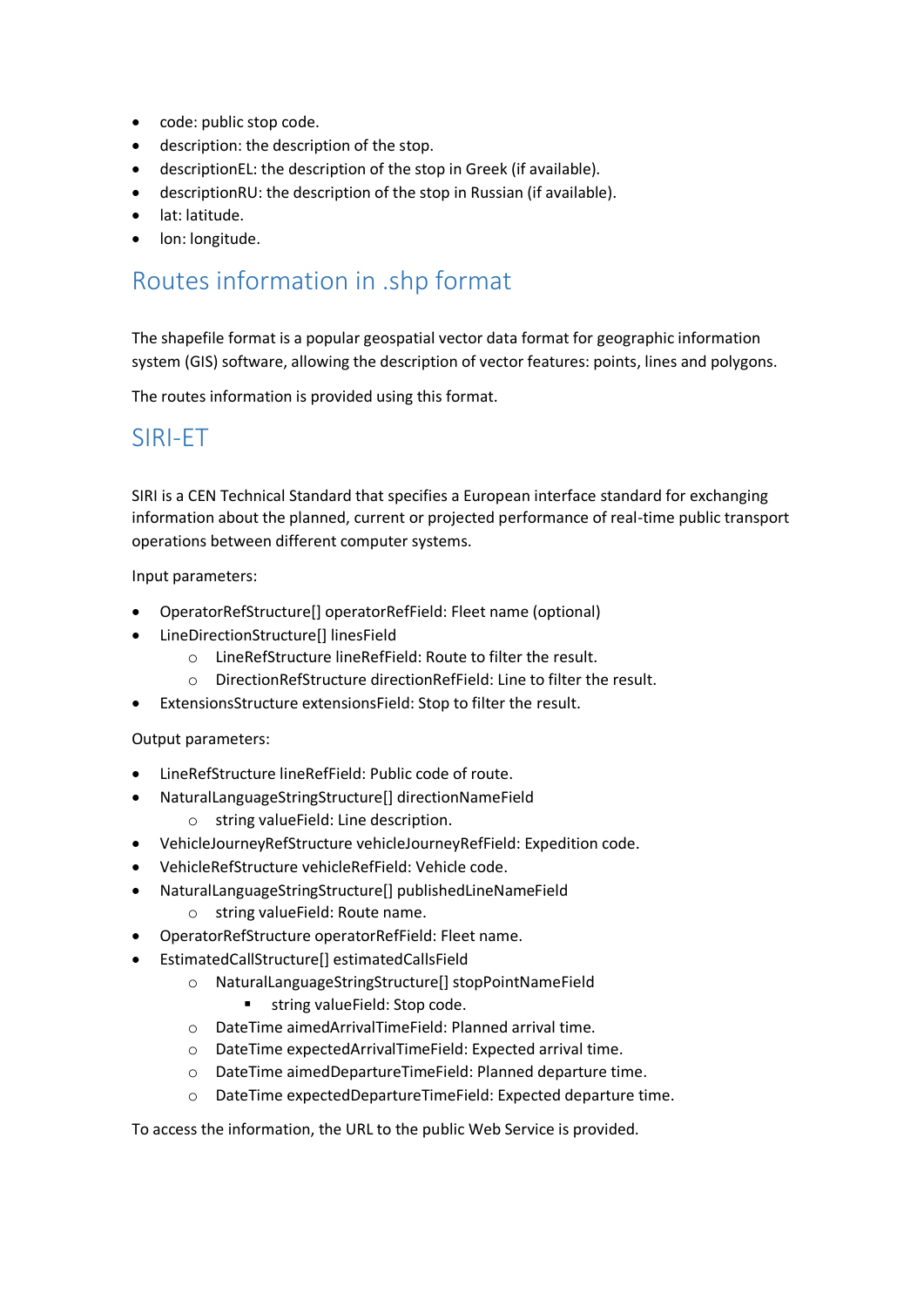## Appendix A. SIRI: Common aspects

Public transport services rely increasingly on information systems to ensure reliable, efficient operation and widely accessible, accurate passenger information. These systems are used for a range of specific purposes: setting schedules and timetables, managing vehicle fleets, issuing tickets and receipts, providing real-time information on service running, and so on.

The Service Interface for Real Time Information (SIRI) specifies a European interface standard for exchanging information about the planned, current or projected performance of real-time public transport operations between different computer systems.

- SIRI comprises a carefully modularized set of discrete functional services for operating public transport information systems. Services cover planned and real time timetable exchange; vehicle activity at stops; vehicle movement; and information to assist in the provision of reliable connections between vehicles.
- SIRI aims to incorporate of the best of various national and proprietary standards from across Europe and deliver these using a modern XML schema and TransModel terminology and modelling concepts.
- All SIRI services are provided over a standardized Communications layer, based on a Web Services Architecture. The Communications layer upholds a consistent approach for all the functional services to Security, Authentication, Version Negotiation, Recovery/Restart, and Access Control/Filtering. To support different operating requirements, two main patterns of interactions are supported: an immediate Request/Response protocol; and an asynchronous Publish/Subscribe protocol. The Publish/Subscribe can be further elaborated with a fetched delivery interaction to optimize the use of bandwidth.

SIRI is extensible and it is expected that additional services will be added over time using the same communications bearer.

SIRI's modularization allows an incremental approach: only the subset of services actually required needs to be implemented for a particular application. The expectation is that users may start with just one or two services and over time increase the number of services and the range for supported options. Similarly Suppliers may extend their support for SIRI in their products incrementally.

SIRI takes a 'joined' up look at all real-time information services, data, data models, transport, and mediation. Considering the whole context is important because for efficiency, real-time services are often only exchanging real-time changes to data, requiring precision about the underlying model assumed by the participants.

A Web Services Discovery process is defined allowing data providers to make the capabilities of their services known to other interested parties.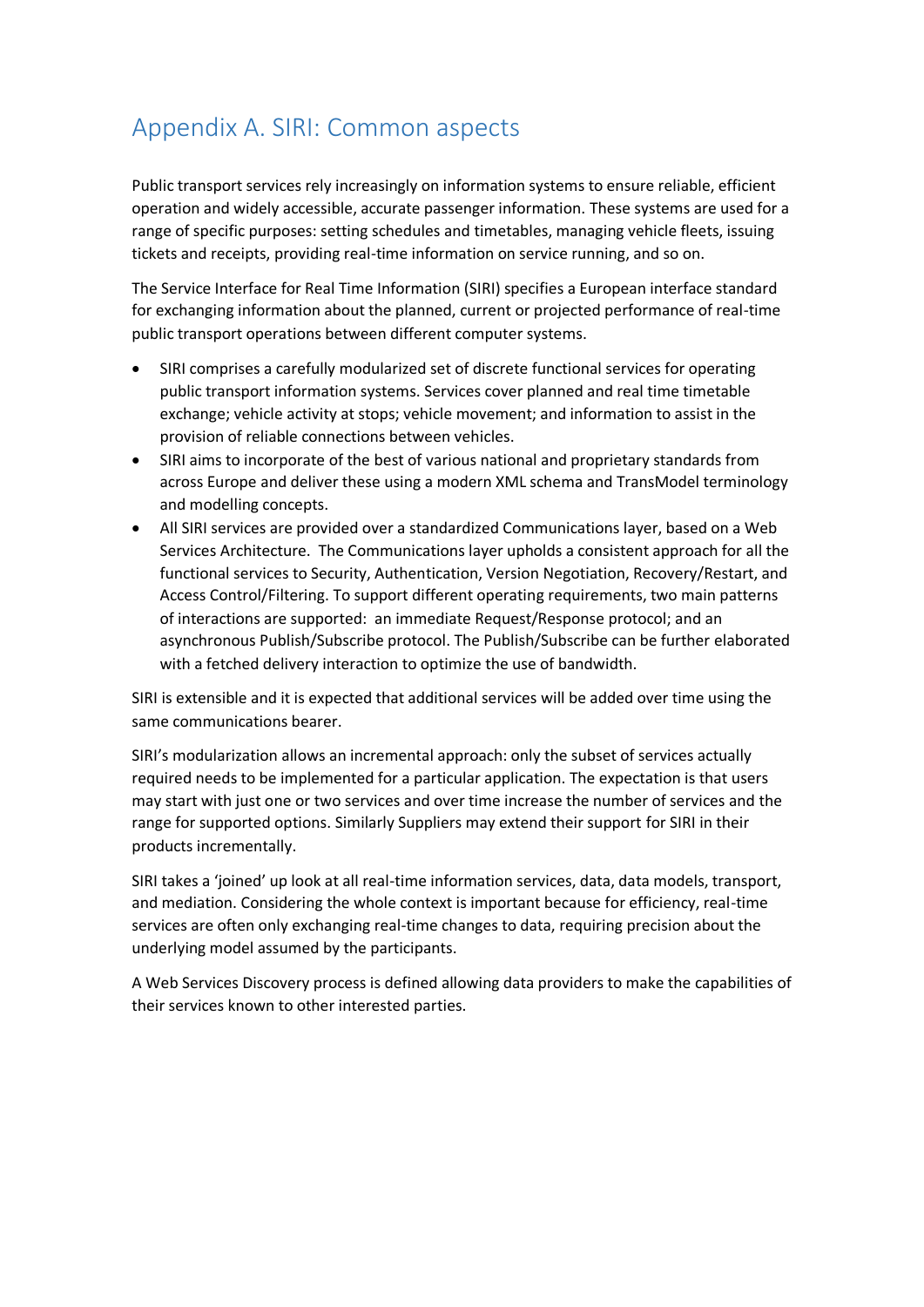## Appendix B. GTFS spec

This chapter explains the format and structure of the files that comprise a GTFS dataset.

## Term Definitions

This section defines terms that are used throughout this document.

- Dataset A complete set of files defined by this specification reference. Altering the dataset creates a new version of the dataset. Datasets should be published at a public, permanent URL, including the zip file name. (e.g., https://www.agency.org/gtfs/gtfs.zip).
- Record A basic data structure comprised of a number of different field values describing a single entity (e.g. transit agency, stop, route, etc.). Represented, in a table, as a row.
- Field A property of an object or entity. Represented, in a table, as a column.
- Field Value An individual entry in a field. Represented, in a table, as a single cell.
- Required The field must be included in the dataset, and a value must be provided in that field for each record. Some required fields permit an empty string as a value (denoted in this specification as empty). To enter an empty string, just omit any text between the commas for that field.
- Service day A service day is a time period used to indicate route scheduling. The exact definition of service day varies from agency to agency but service days often do not correspond with calendar days. A service day may exceed 24:00:00 if service begins on one day and ends on a following day. For example, service that runs from 08:00:00 on Friday to 02:00:00 on Saturday, could be denoted as running from 08:00:00 to 26:00:00 on a single service day.

## Field Types

- Color A color encoded as a six-digit hexadecimal number. Refer to https://htmlcolorcodes.com to generate a valid value (the leading "#" is not included).
	- o Example: FFFFFF for white, 000000 for black or 0039A6 for the A,C,E lines in NYMTA.
- Date Service day in the YYYYMMDD format. Since time within a service day can be above 24:00:00, a service day often contains information for the subsequent day(s).
	- o Example: 20180913 for September 13th, 2018.
- Email An email address.
	- o Example: example@example.com
- Enum An option from a set of predefined constants defined in the "Description" column. o Example: The route\_type field contains a 0 for tram, a 1 for subway...
- ID An ID field value is an internal ID, not intended to be shown to riders, and is a sequence of any UTF-8 characters. Using only printable ASCII characters is recommended. IDs defined in one .txt file are often referenced in another .txt file.
	- $\circ$  Example: The stop id field in stops.txt is a ID. The stop id field in stop times.txt is an ID referencing stops.stop id.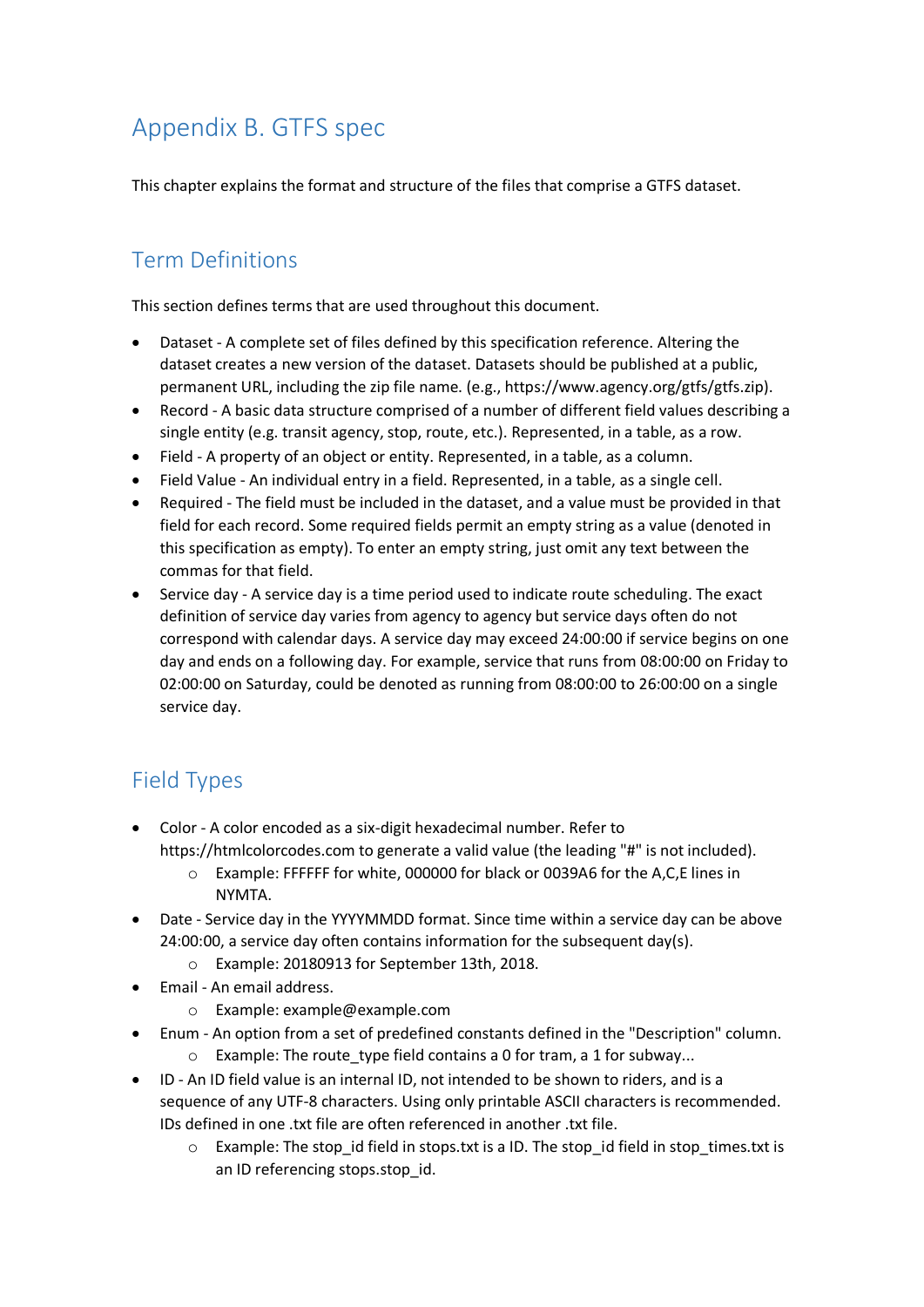- Language Code An IETF BCP 47 language code. For an introduction to IETF BCP 47, refer to http://www.rfc-editor.org/rfc/bcp/bcp47.txt and http://www.w3.org/International/articles/language-tags/.
	- o Example: en for English, en-US for American English or de for German.
- Latitude WGS84 latitude in decimal degrees. The value must be greater than or equal to 90.0 and less than or equal to 90.0.
	- o Example: 41.890169 for the Colosseum in Rome.
- Longitude WGS84 longitude in decimal degrees. The value must be greater than or equal to -180.0 and less than or equal to 180.0.
	- o Example: 12.492269 for the Colosseum in Rome.
- Non-negative Integer A integer greater than or equal to 0.
- Phone number A phone number.
- Time Time in the HH:MM:SS format (H:MM:SS is also accepted). The time is measured from "noon minus 12h" of the service day (effectively midnight except for days on which daylight savings time changes occur). For times occurring after midnight, enter the time as a value greater than 24:00:00 in HH:MM:SS local time for the day on which the trip schedule begins.
	- o Example: 14:30:00 for 2:30PM or 25:35:00 for 1:35AM on the next day.
- Text A string of UTF-8 characters, which is aimed to be displayed and which must therefore be human readable.
- Timezone TZ timezone from the https://www.iana.org/time-zones. Timezone names never contain the space character but may contain an underscore. Refer to http://en.wikipedia.org/wiki/List\_of\_tz\_zones for a list of valid values.
	- o Example: Asia/Tokyo, America/Los\_Angeles or Africa/Cairo.
- URL A fully qualified URL that includes http:// or https://, and any special characters in the URL must be correctly escaped. See the following http://www.w3.org/Addressing/URL/4\_URI\_Recommentations.html for a description of how to create fully qualified URL values.

## File Requirements

The following requirements apply to the format and contents of the dataset files:

- All files must be saved as comma-delimited text.
- The first line of each file must contain field names. Each subsection of the Field Definitions section corresponds to one of the files in a GTFS dataset and lists the field names that may be used in that file.
- All field names are case-sensitive.
- Field values may not contain tabs, carriage returns or new lines.
- Field values that contain quotation marks or commas must be enclosed within quotation marks. In addition, each quotation mark in the field value must be preceded with a quotation mark. This is consistent with the manner in which Microsoft Excel outputs comma-delimited (CSV) files. For more information on the CSV file format, see http://tools.ietf.org/html/rfc4180. The following example demonstrates how a field value would appear in a comma-delimited file:
	- o Original field value: Contains "quotes", commas and text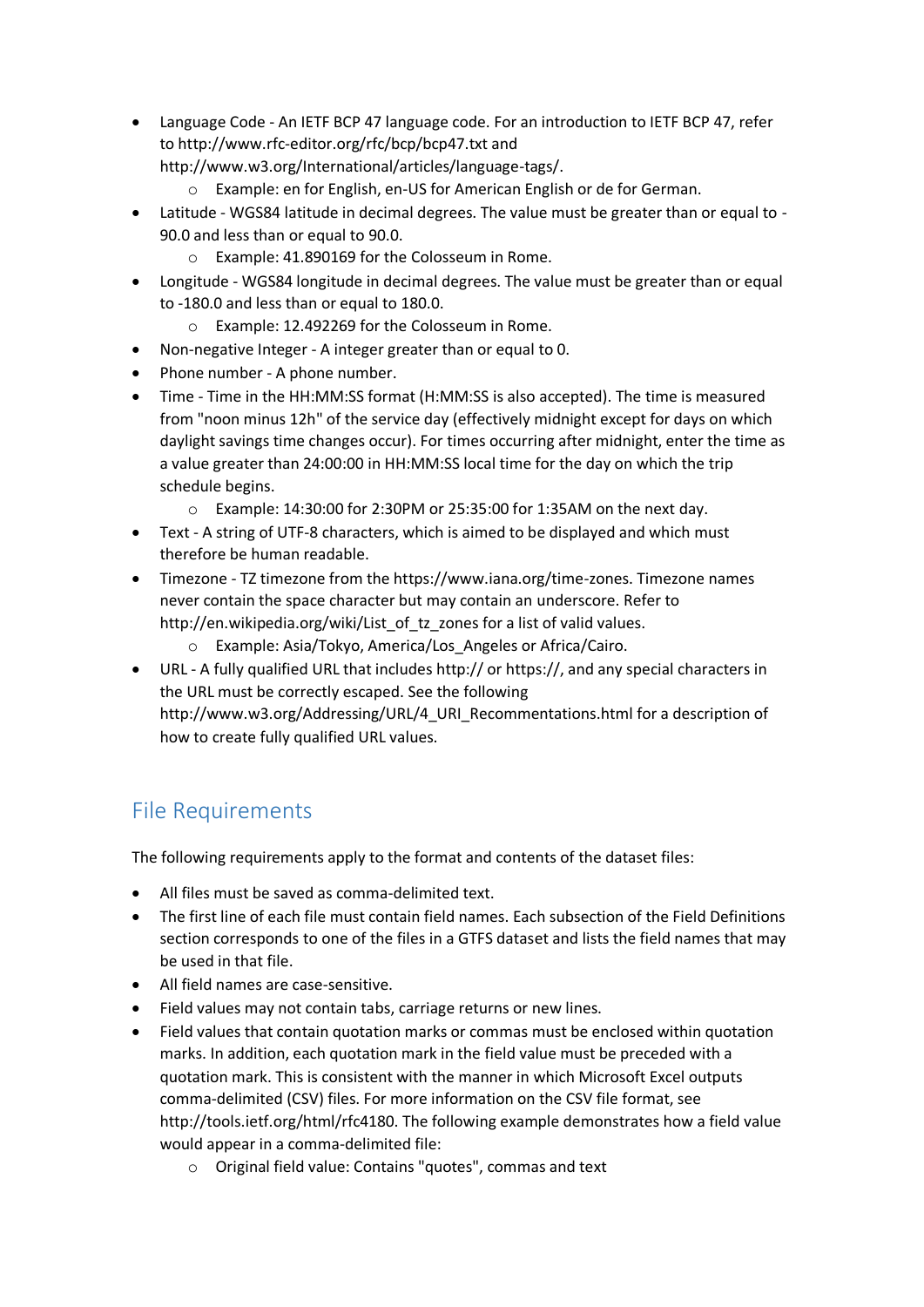- o Field value in CSV file: "Contains ""quotes"", commas and text"
- Field values must not contain HTML tags, comments or escape sequences.
- Remove any extra spaces between fields or field names. Many parsers consider the spaces to be part of the value, which may cause errors.
- Each line must end with a CRLF or LF linebreak character.
- Files should be encoded in UTF-8 to support all Unicode characters. Files that include the Unicode byte-order mark (BOM) character are acceptable. See http://unicode.org/faq/utf\_bom.html#BOM for more information on the BOM character and UTF-8.
- All dataset files must be zipped together.

## Field Definitions

#### agency.txt

Defines Transit agencies with service represented in this dataset.

| <b>Field Name</b> | <b>Type</b>      | <b>Description</b>                                                                                                                                                                                                                                                                                                                |
|-------------------|------------------|-----------------------------------------------------------------------------------------------------------------------------------------------------------------------------------------------------------------------------------------------------------------------------------------------------------------------------------|
| agency_id         | ID               | Identifies a transit brand which is often synonymous with a transit<br>agency. Note that in some cases, such as when a single agency<br>operates multiple separate services, agencies and brands are distinct.<br>This document uses the term "agency" in place of "brand". A dataset<br>may contain data from multiple agencies. |
| agency_name       | Text             | Full name of the transit agency.                                                                                                                                                                                                                                                                                                  |
| agency_url        | URL              | URL of the transit agency.                                                                                                                                                                                                                                                                                                        |
| agency timezone   | Timezone         | Timezone where the transit agency is located. If multiple agencies are<br>specified in the dataset, each must have the same agency timezone.                                                                                                                                                                                      |
| agency lang       | Language<br>code | Primary language used by this transit agency. This field helps GTFS<br>consumers choose capitalization rules and other language-specific<br>settings for the dataset.                                                                                                                                                             |

#### stops.txt

Stops where vehicles pick up or drop off riders. Also defines stations and station entrances.

| <b>Field Name</b> | <b>Type</b> | <b>Description</b>                                                                                                                                                                                                                        |
|-------------------|-------------|-------------------------------------------------------------------------------------------------------------------------------------------------------------------------------------------------------------------------------------------|
| stop_id           | ID          | Identifies a stop, station, or station entrance.                                                                                                                                                                                          |
|                   |             | The term "station entrance" refers to both station entrances and station<br>exits. Stops, stations or station entrances are collectively referred to as<br>locations. Multiple routes may use the same stop.                              |
| stop_code         | Text        | Short text or a number that identifies the location for riders.                                                                                                                                                                           |
| stop_name         | Text        | Name of the location. Use a name that people will understand in the<br>local and tourist vernacular.                                                                                                                                      |
| stop_desc         | Text        | This field is used to specify the short name of the stop.                                                                                                                                                                                 |
| stop_lat          | Latitude    | Latitude of the location.                                                                                                                                                                                                                 |
|                   |             | The coordinates must be the ones of the bus pole $-$ if exists $-$ and<br>otherwise of where the travelers are boarding the vehicle (on the<br>sidewalk or the platform, and not on the roadway or the track where<br>the vehicle stops). |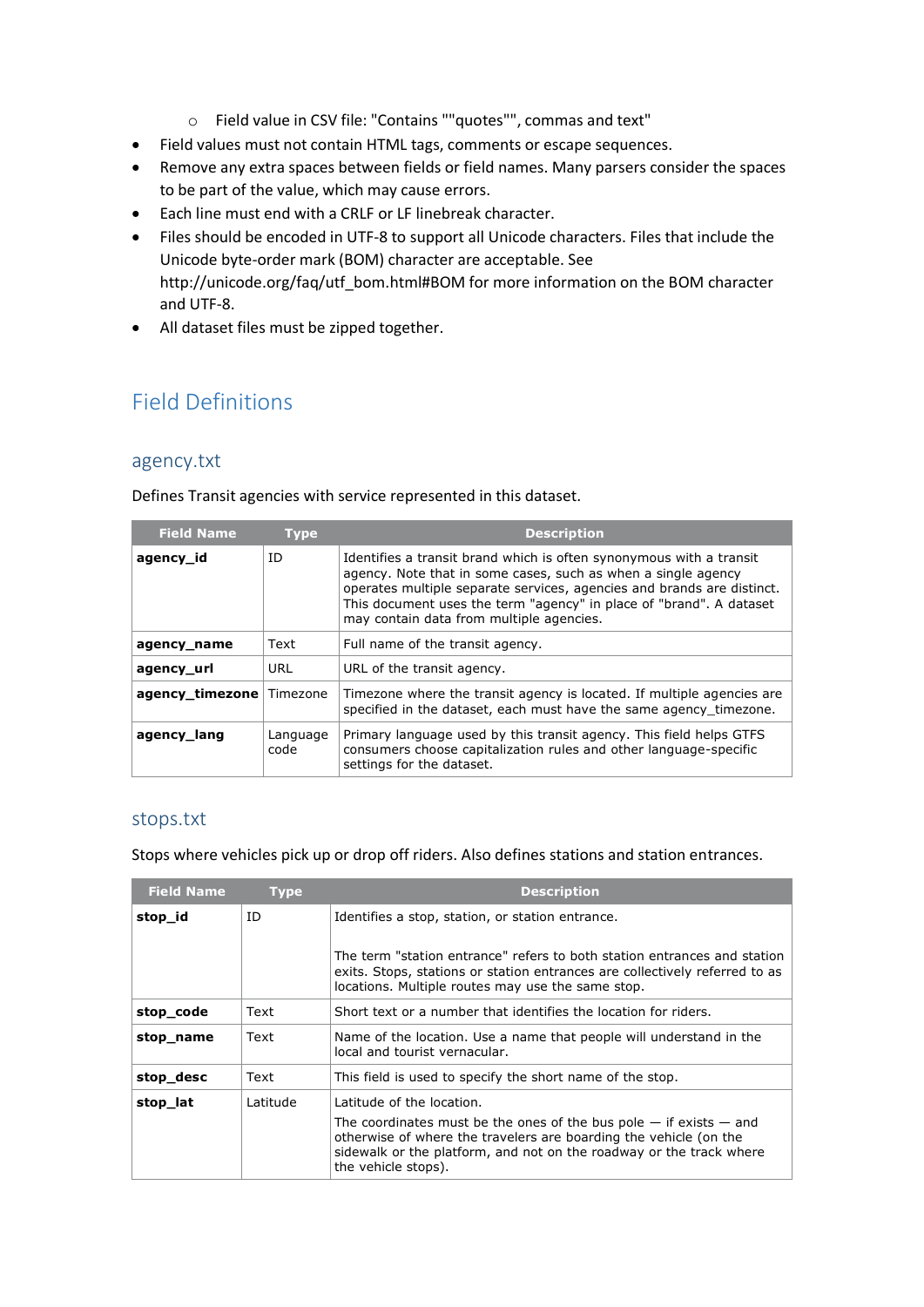| <b>Field Name</b> | <b>Type</b> | <b>Description</b>                                                                                                                                                                                                                        |
|-------------------|-------------|-------------------------------------------------------------------------------------------------------------------------------------------------------------------------------------------------------------------------------------------|
| stop_lon          | Longitude   | Longitude of the location.                                                                                                                                                                                                                |
|                   |             | The coordinates must be the ones of the bus pole $-$ if exists $-$ and<br>otherwise of where the travelers are boarding the vehicle (on the<br>sidewalk or the platform, and not on the roadway or the track where<br>the vehicle stops). |

#### routes.txt

Transit routes. A route is a group of trips that are displayed to riders as a single service.

| <b>Field Name</b> | <b>Type</b>                        | <b>Description</b>                                                                                                                                                                                                                                                                                                                                                                                                                                                                                                                                                                                                                                                                                                                        |
|-------------------|------------------------------------|-------------------------------------------------------------------------------------------------------------------------------------------------------------------------------------------------------------------------------------------------------------------------------------------------------------------------------------------------------------------------------------------------------------------------------------------------------------------------------------------------------------------------------------------------------------------------------------------------------------------------------------------------------------------------------------------------------------------------------------------|
| route_id          | ID                                 | Identifies a route.                                                                                                                                                                                                                                                                                                                                                                                                                                                                                                                                                                                                                                                                                                                       |
| agency_id         | ID referencing<br>agency.agency id | Agency for the specified route. This field is required when the<br>dataset provides data for routes from more than one agency<br>in agency.txt, otherwise it is optional.                                                                                                                                                                                                                                                                                                                                                                                                                                                                                                                                                                 |
| route_short_name  | Text                               | Short name of a route. This will often be a short, abstract<br>identifier like "32", "100X", or "Green" that riders use to<br>identify a route, but which doesn't give any indication of what<br>places the route serves. Either route short name or<br>route long name must be specified, or potentially both if<br>appropriate.                                                                                                                                                                                                                                                                                                                                                                                                         |
| route_long_name   | Text                               | Full name of a route. This name is generally more descriptive<br>than the route short name and often includes the route's<br>destination or stop. Either route_short_name or<br>route_long_name must be specified, or potentially both if<br>appropriate.                                                                                                                                                                                                                                                                                                                                                                                                                                                                                 |
| route_desc        | Text                               | Description of a route that provides useful, quality<br>information.                                                                                                                                                                                                                                                                                                                                                                                                                                                                                                                                                                                                                                                                      |
| route_type        | Enum                               | Indicates the type of transportation used on a route. Valid<br>options are:<br>0 - Tram, Streetcar, Light rail. Any light rail or street level<br>system within a metropolitan area.<br>1 - Subway, Metro. Any underground rail system within a<br>metropolitan area.<br>2 - Rail. Used for intercity or long-distance travel.<br>3 - Bus. Used for short- and long-distance bus routes.<br>4 - Ferry. Used for short- and long-distance boat service.<br>5 - Cable car, Used for street-level cable cars where the cable<br>runs beneath the car.<br>6 - Gondola, Suspended cable car. Typically used for aerial<br>cable cars where the car is suspended from the cable.<br>7 - Funicular. Any rail system designed for steep inclines. |
| route_color       | Color                              | Route color designation that matches public facing material.<br>Defaults to white (FFFFFF) when omitted or left empty. The<br>color difference between route_color and route_text_color<br>should provide sufficient contrast when viewed on a black and<br>white screen.                                                                                                                                                                                                                                                                                                                                                                                                                                                                 |
| route_text_color  | Color                              | Legible color to use for text drawn against a background of<br>route_color. Defaults to black (000000) when omitted or left<br>empty. The color difference between route_color and<br>route text color should provide sufficient contrast when<br>viewed on a black and white screen.                                                                                                                                                                                                                                                                                                                                                                                                                                                     |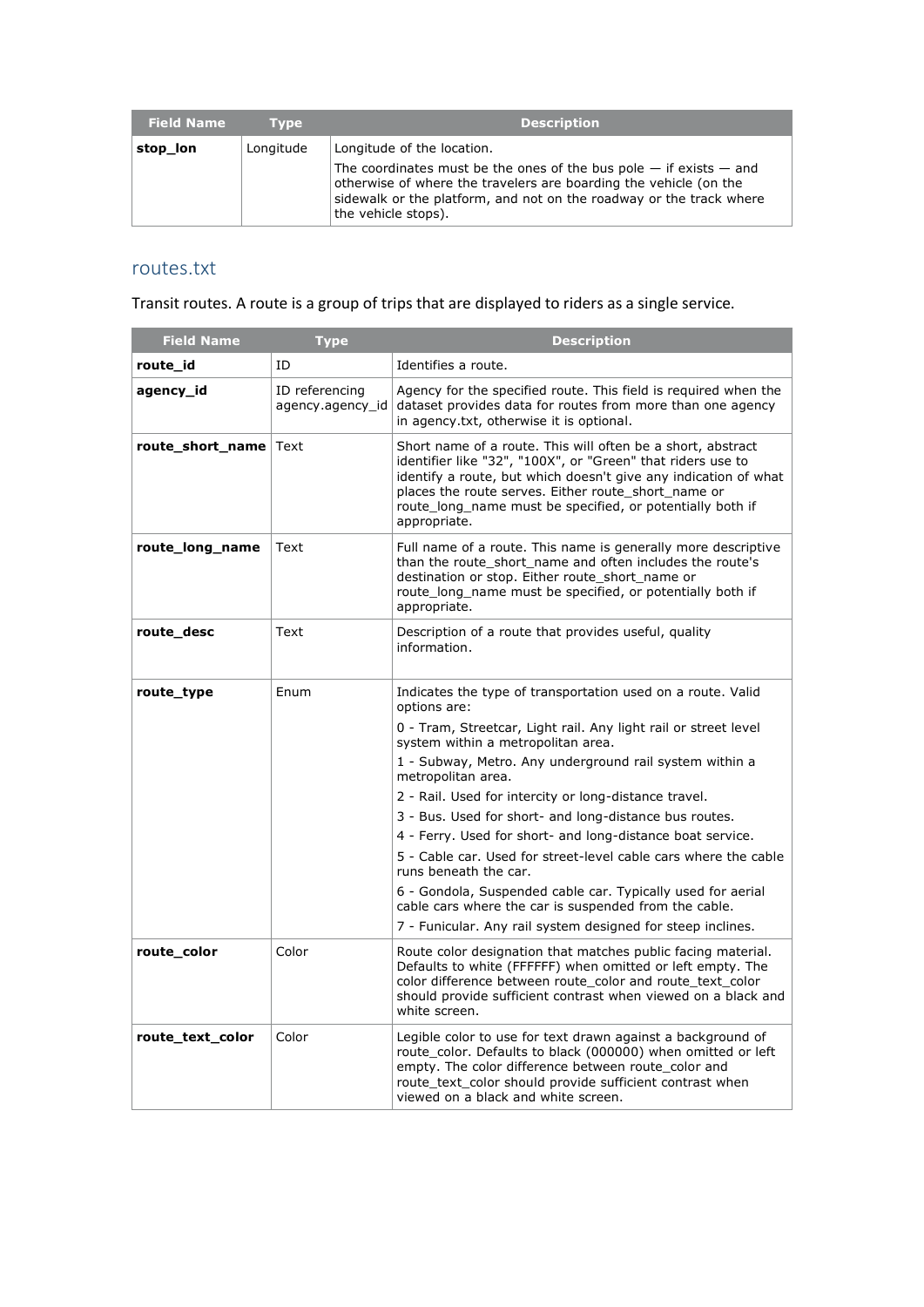### trips.txt

Trips for each route. A trip is a sequence of two or more stops that occur during a specific time period.

| <b>Field Name</b>  | Type                                                               | <b>Description</b>                                                                                                                                                                                                                                |
|--------------------|--------------------------------------------------------------------|---------------------------------------------------------------------------------------------------------------------------------------------------------------------------------------------------------------------------------------------------|
| route id           | ID referencing routes.route id                                     | Identifies a route.                                                                                                                                                                                                                               |
| service id         | ID referencing calendar service id<br>or calendar dates.service id | Identifies a set of dates when service is available<br>for one or more routes.                                                                                                                                                                    |
| trip_id            | ID                                                                 | Identifies a trip.                                                                                                                                                                                                                                |
| trip headsign Text |                                                                    | Text that appears on signage identifying the trip's<br>destination to riders.                                                                                                                                                                     |
| shape id           | ID referencing shapes shape id                                     | Identifies a geospatial shape describing the<br>vehicle travel path for a trip.                                                                                                                                                                   |
| direction id       | Enum                                                               | Indicates the direction of travel for a trip. This<br>field is not used in routing; it provides a way to<br>separate trips by direction when publishing time<br>tables. Valid options are:<br>0 - Travel in one direction (e.g. outbound travel). |
|                    |                                                                    | 1 - Travel in the opposite direction (e.g. inbound<br>travel).                                                                                                                                                                                    |

### stop\_times.txt

Times that a vehicle arrives at and departs from stops for each trip.

| <b>Field Name</b>     | <b>Type</b>                     | <b>Description</b>                                                                                                                                                                                                                                                                                                                                                                                                                                                                    |
|-----------------------|---------------------------------|---------------------------------------------------------------------------------------------------------------------------------------------------------------------------------------------------------------------------------------------------------------------------------------------------------------------------------------------------------------------------------------------------------------------------------------------------------------------------------------|
| trip_id               | ID referencing<br>trips.trip id | Identifies a trip.                                                                                                                                                                                                                                                                                                                                                                                                                                                                    |
| arrival_time          | Time                            | Arrival time at a specific stop for a specific trip on a route. If there<br>are not separate times for arrival and departure at a stop, enter the<br>same value for arrival time and departure time. For times<br>occurring after midnight on the service day, enter the time as a<br>value greater than 24:00:00 in HH:MM:SS local time for the day on<br>which the trip schedule begins.                                                                                            |
| departure_time   Time |                                 | Departure time from a specific stop for a specific trip on a route.<br>For times occurring after midnight on the service day, enter the<br>time as a value greater than 24:00:00 in HH:MM:SS local time for<br>the day on which the trip schedule begins. If there are not separate<br>times for arrival and departure at a stop, enter the same value for<br>arrival time and departure time. See the arrival time description<br>for more details about using timepoints correctly. |
| stop_id               | ID referencing<br>stops.stop id | Identifies the serviced stop. All stops serviced during a trip must<br>have a record in stop_times.txt. Referenced locations must be<br>stops, not stations or station entrances. A stop may be serviced<br>multiple times in the same trip, and multiple trips and routes may<br>service the same stop.                                                                                                                                                                              |
| stop_sequence         | Non-negative<br>integer         | Order of stops for a particular trip. The values must increase along<br>the trip but do not need to be consecutive.                                                                                                                                                                                                                                                                                                                                                                   |
|                       |                                 | Example: The first location on the trip could have a<br>stop_sequence=1, the second location on the trip could have a<br>stop sequence=23, the third location could have a<br>stop sequence=40, and so on.                                                                                                                                                                                                                                                                            |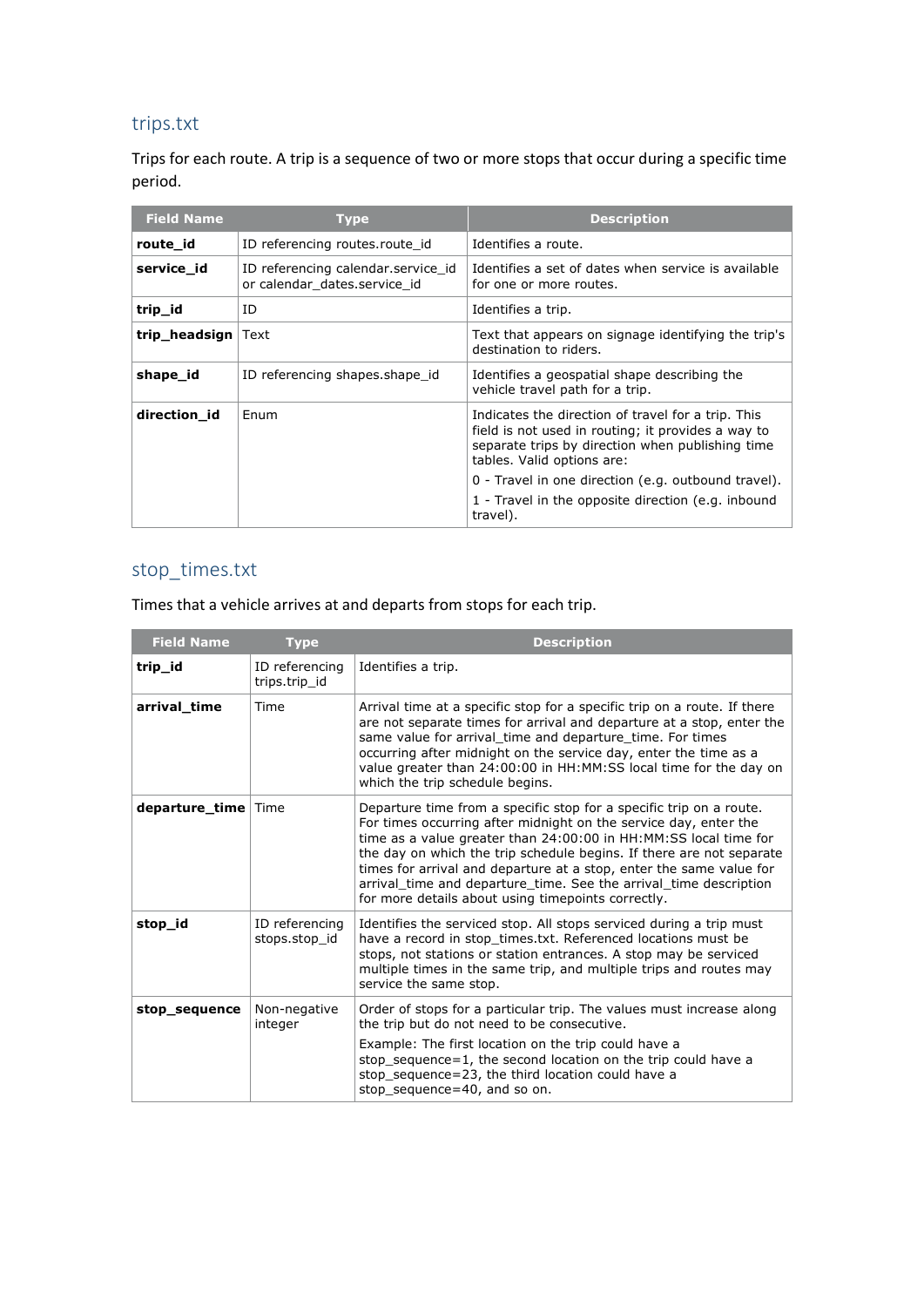| <b>Field Name</b> | <b>Type</b> | <b>Description</b>                                                                      |
|-------------------|-------------|-----------------------------------------------------------------------------------------|
| pickup_type       | Enum        | Indicates pickup method. Valid options are:<br>0 or empty - Regularly scheduled pickup. |
|                   |             | 1 - No pickup available.                                                                |
|                   |             | 2 - Must phone agency to arrange pickup.                                                |
|                   |             | 3 - Must coordinate with driver to arrange pickup.                                      |
| drop_off_type     | Enum        | Indicates drop off method. Valid options are:                                           |
|                   |             | 0 or empty - Regularly scheduled drop off.                                              |
|                   |             | 1 - No drop off available.                                                              |
|                   |             | 2 - Must phone agency to arrange drop off.                                              |
|                   |             | 3 - Must coordinate with driver to arrange drop off.                                    |

### calendar\_dates.txt

Contains all dates of service. The calendar\_dates.txt table can explicitly activate or disable service by date by specifying each date of service. This allows for considerable service variation and accommodates service without normal weekly schedules.

| <b>Field Name</b> | <b>Type</b> | <b>Description</b>                                                                                                                                                                                                                                                                                                                                                                                                                                         |
|-------------------|-------------|------------------------------------------------------------------------------------------------------------------------------------------------------------------------------------------------------------------------------------------------------------------------------------------------------------------------------------------------------------------------------------------------------------------------------------------------------------|
| service id        | ID          | Identifies a set of dates when a service exception occurs for one or more<br>routes.                                                                                                                                                                                                                                                                                                                                                                       |
| date              | Date        | Date when service exception occurs.                                                                                                                                                                                                                                                                                                                                                                                                                        |
| $exception_type$  |             | Enum   Indicates whether service is available on the date specified in the date field.<br>Valid options are:                                                                                                                                                                                                                                                                                                                                               |
|                   |             | 1 - Service has been added for the specified date.                                                                                                                                                                                                                                                                                                                                                                                                         |
|                   |             | 2 - Service has been removed for the specified date.                                                                                                                                                                                                                                                                                                                                                                                                       |
|                   |             | Example: Suppose a route has one set of trips available on holidays and<br>another set of trips available on all other days. One service id could<br>correspond to the regular service schedule and another service_id could<br>correspond to the holiday schedule. For a particular holiday, the<br>calendar dates.txt file could be used to add the holiday to the holiday<br>service_id and to remove the holiday from the regular service_id schedule. |

#### shapes.txt

Rules for mapping vehicle travel paths, sometimes referred to as route alignments.

Shapes describe the path that a vehicle travels along a route alignment, and are defined in the file shapes.txt. Shapes are associated with Trips, and consist of a sequence of points through which the vehicle passes in order. Shapes do not need to intercept the location of Stops exactly, but all Stops on a trip should lie within a small distance of the shape for that trip, i.e. close to straight line segments connecting the shape points.

| <b>Field Name</b> | <b>Type</b> | <b>Description</b>                                                                                         |
|-------------------|-------------|------------------------------------------------------------------------------------------------------------|
| shape id          | ID          | Identifies a shape.                                                                                        |
| shape_pt_lat      | Latitude    | Latitude of a shape point. Each record in shapes txt represents a<br>shape point used to define the shape. |
| shape_pt_lon      | Longitude   | Longitude of a shape point.                                                                                |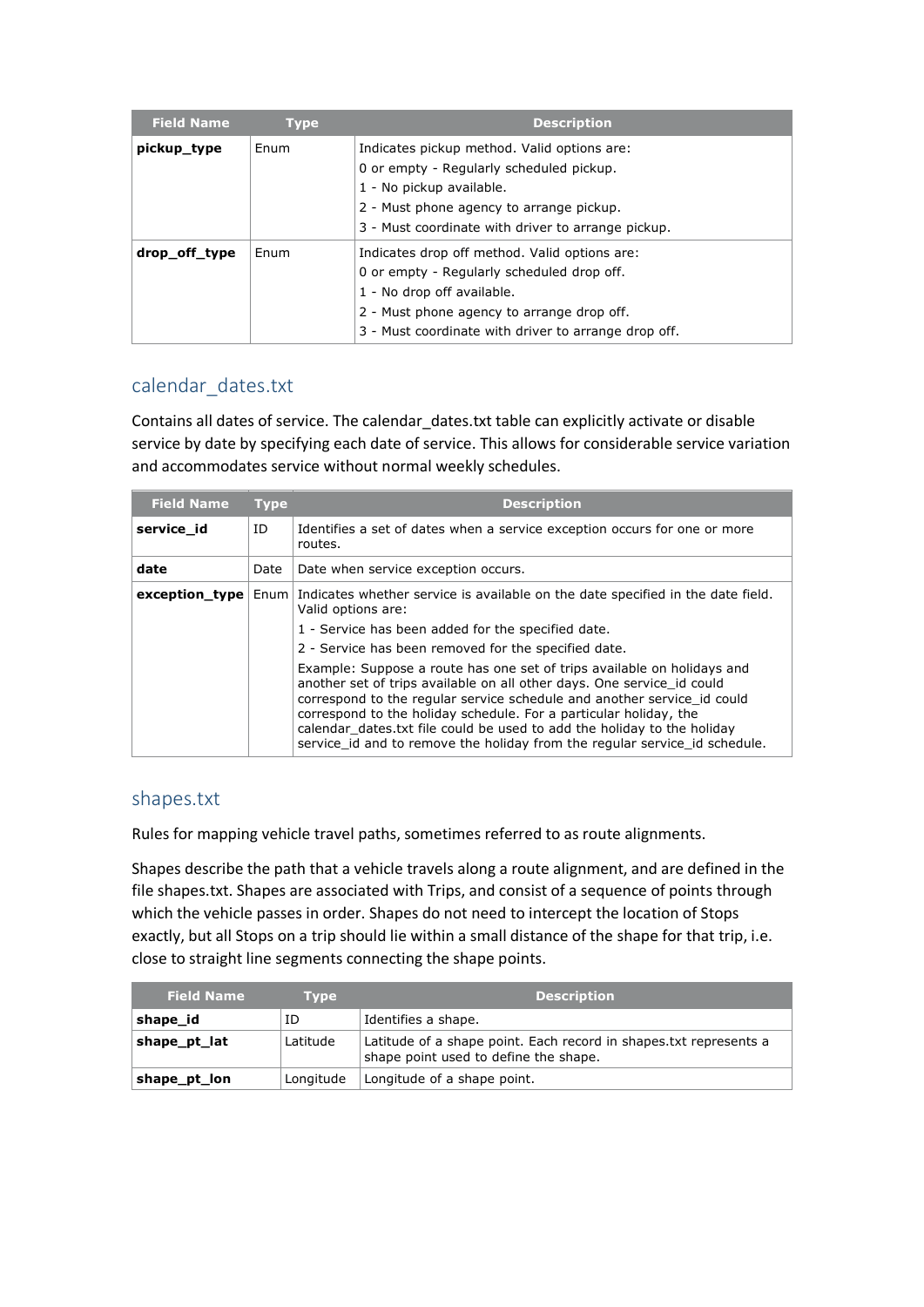| <b>Field Name</b> | <b>Type</b>                 | <b>Description</b>                                                                                                                                                                                                                                                                                          |
|-------------------|-----------------------------|-------------------------------------------------------------------------------------------------------------------------------------------------------------------------------------------------------------------------------------------------------------------------------------------------------------|
| shape_pt_sequence | Non-<br>negative<br>integer | Sequence in which the shape points connect to form the shape.<br>Values must increase along the trip but do not need to be<br>consecutive.                                                                                                                                                                  |
|                   |                             | Example: If the shape "A shp" has three points in its definition,<br>the shapes txt file might contain these records to define the shape:<br>shape id, shape pt lat, shape pt lon, shape pt sequence<br>A shp, 37.61956, -122.48161, 0<br>A shp, 37.64430, -122.41070, 6<br>A shp, 37.65863, -122.30839, 11 |

## feed\_info.txt

This file contains information about the dataset itself, rather than the services the dataset describes. In some cases, the publisher of the dataset differs from the agencies.

| <b>Field Name</b>   | Tvpe          | <b>Description</b>                                        |
|---------------------|---------------|-----------------------------------------------------------|
| feed_publisher_name | Text          | Full name of the organization that publishes the dataset. |
| feed_publisher_url  | URL           | URL of the dataset publishing organization's website.     |
| feed_lang           | Language code | Default language for the text in this dataset.            |

### translations.txt

Contains translations for different entitites.

| <b>Field Name</b> | <b>Type</b>   | <b>Description</b>                                                                                                                 |
|-------------------|---------------|------------------------------------------------------------------------------------------------------------------------------------|
| table_name        | Enum          | Defines the dataset table that contains the field to be translated:<br>stops<br>routes<br>trips                                    |
| field name        | Text          | Provides the name of the field to be translated.<br>stops: stop name, stop desc<br>routes: route long name<br>trips: trip headsign |
| language          | Language code | Provides the language of translation.                                                                                              |
| translation       | Text          | Provides the translated value for the specified field name.                                                                        |
| record id         | ID            | Defines the record that corresponds to the field to be translated:<br>stops: stop id<br>routes: route id<br>trips: trip id         |

## Appendix B. GTFS-RT spec

This chapter explains the format and structure of the files that comprise a GTFS-RT feed.

A GTFS Realtime feed (FeedMessage) consists of two basic elements, a header (FeedHeader) containing the feed metadata, and a body (FeedEntity) which includes the feed contents.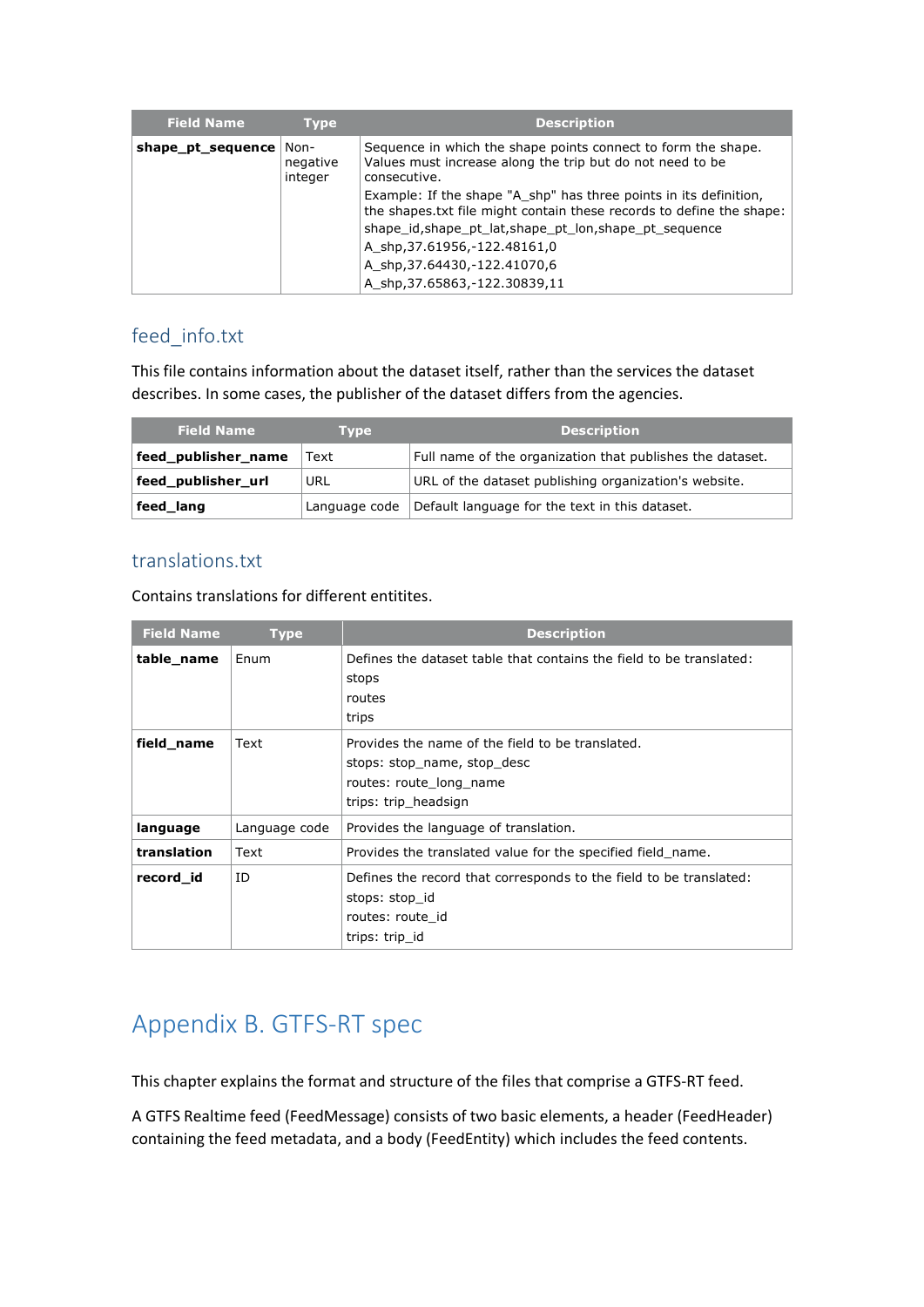### FeedMessage

The contents of a feed message.

| Field name |                  | <b>GTFS type Cardinality</b> | <b>Description</b>                                                                                                                                                                                                                             |
|------------|------------------|------------------------------|------------------------------------------------------------------------------------------------------------------------------------------------------------------------------------------------------------------------------------------------|
| header     | FeedHeader   One |                              | Metadata about this feed and feed message.                                                                                                                                                                                                     |
| entity     | FeedEntity       | Many                         | Contents of the feed. If there is real-time information<br>available for the transit system, this field must be<br>provided. If this field is empty, consumers should<br>assume there is no real-time information available for<br>the system. |

#### FeedHeader

Metadata about a feed, included in feed messages.

#### **FeedHeader**

| <b>Field name</b>     | <b>GTFS type</b>           | <b>Cardinality</b> | <b>Description</b>                                                                                                                                                                          |
|-----------------------|----------------------------|--------------------|---------------------------------------------------------------------------------------------------------------------------------------------------------------------------------------------|
| gtfs_realtime_version | string                     | One                | Version of the feed specification. The current<br>version is 2.0.                                                                                                                           |
| incrementality        | Incrementality  <br>(enum) | <b>One</b>         | Only FULL DATASET is included.                                                                                                                                                              |
| timestamp             | uint64                     | One                | This timestamp identifies the moment when the<br>content of this feed has been created (in server<br>time). In POSIX time (i.e., number of seconds<br>since January 1st 1970 00:00:00 UTC). |

### FeedEntity

A definition (or update) of an entity in the transit feed. Each entity must include one and only one of the fields "trip\_update", "vehicle".

#### **FeedEntity**

| <b>Field name</b> | <b>GTFS type</b> | <b>Cardinality</b> | <b>Description</b>                                                                                     |
|-------------------|------------------|--------------------|--------------------------------------------------------------------------------------------------------|
| id                | string           | <b>One</b>         | Feed-unique identifier for this entity. The<br>ids are used only to provide incrementality<br>support. |
| trip_update       | TripUpdate       | One or zero        | Data about the realtime departure delays of<br>a trip.                                                 |
| vehicle           | VehiclePosition  | One or zero        | Data about the realtime position of a<br>vehicle.                                                      |

### TripUpdate

Realtime update on the progress of a vehicle along a trip. The updates can be for future, predicted arrival/departure events, or for past events that already occurred.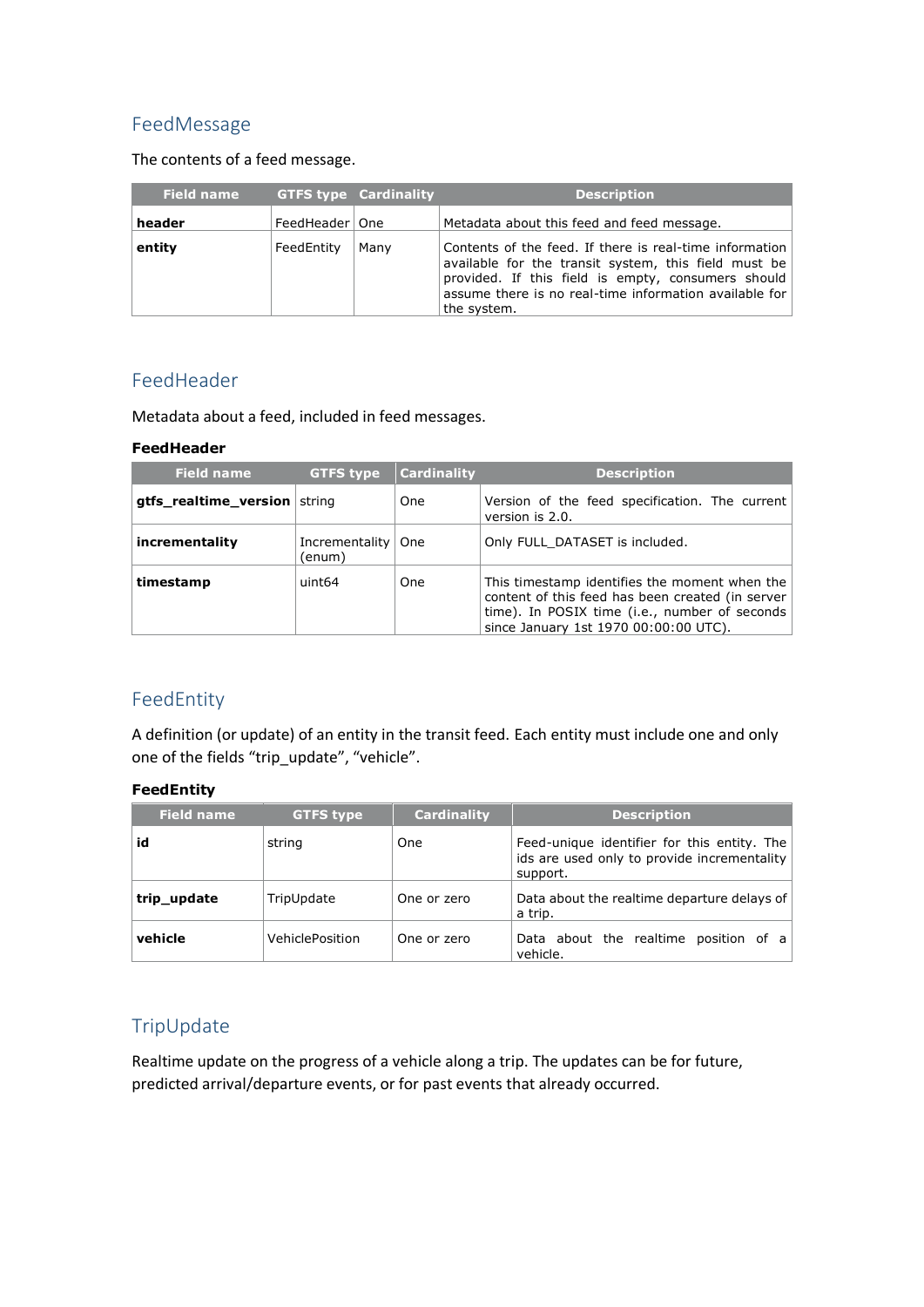### **TripUpdate**

| <b>Field name</b> | <b>GTFS type</b>        | Cardinality | <b>Description</b>                                                                                                                                       |
|-------------------|-------------------------|-------------|----------------------------------------------------------------------------------------------------------------------------------------------------------|
| trip              | TripDescriptor          | One         | The expedition that this message applies to.<br>There can be at most one TripUpdate entity for<br>each actual trip instance.                             |
| vehicle           | VehicleDescriptor   One |             | Additional information on the vehicle that is<br>serving this trip.                                                                                      |
| stop time update  | StopTimeUpdate          | Many        | Updates to StopTimes for the trip (both future,<br>i.e., predictions, and in some cases, past ones,<br>i.e., those that already happened).               |
| timestamp         | uint <sub>64</sub>      | <b>One</b>  | Moment at which the vehicle's real-time progress<br>was measured. In POSIX time (i.e., the number<br>of seconds since January 1st 1970 00:00:00<br>UTC). |

#### **TripDescriptor**

| <b>Field name</b>     | <b>GTFS type</b>               | <b>Cardinality</b> | <b>Description</b>                                                                                                                                  |
|-----------------------|--------------------------------|--------------------|-----------------------------------------------------------------------------------------------------------------------------------------------------|
| trip_id               | string                         | One or zero        | The trip id from the GTFS feed that this<br>selector refers to.                                                                                     |
| route id              | string                         | One                | The route id from the GTFS feed that this<br>selector refers to.                                                                                    |
| direction_id          | uint3                          | One                | The direction id from the GTFS feed<br>trips.txt file, which indicates the direction<br>of travel (inbound/outbound).                               |
| start time            | string                         | One                | The initially scheduled start time of this<br>trip instance (hh:mm:ss).                                                                             |
| start time            | string                         | One                | The start date of this trip instance in<br>YYYYMMDD format.                                                                                         |
| schedule_relationship | ScheduleRelationShip<br>(enum) | <b>One</b>         | The relation between this trip and the<br>static schedule: SCHEDULED if the trip<br>exists on the static feed, ADDED if an<br>extra trip was added. |

### **VehicleDescriptor**

| <b>Field name</b> | <b>GTFS</b><br>type | <b>Cardinality</b> | <b>Description</b>                                                                                               |
|-------------------|---------------------|--------------------|------------------------------------------------------------------------------------------------------------------|
| id                | string              | One                | Internal system identification of the vehicle. This id<br>should not be made visible to the end-user             |
| label             | string              | One or zero        | User visible label, i.e., something that must be shown<br>to the passenger to help identify the correct vehicle. |
| license plate     | string              | One or zero        | The license plate of the vehicle.                                                                                |

### **StopTimeUpdate**

| <b>Field name</b> | <b>GTFS type</b> | <b>Cardinality</b> | <b>Description</b>                                                       |
|-------------------|------------------|--------------------|--------------------------------------------------------------------------|
| stop_sequence     | uint32           | One                | Must be the same as in stop times txt in<br>the corresponding GTFS feed. |
| stop_id           | string           | One                | Must be the same as in stops txt in the<br>corresponding GTFS feed.      |
| arrival           | StopTimeEvent    | One or zero        | Timing information for an arrival event.                                 |
| departure         | StopTimeEvent    | One or zero        | information for a<br>Timina<br>departure<br>event.                       |